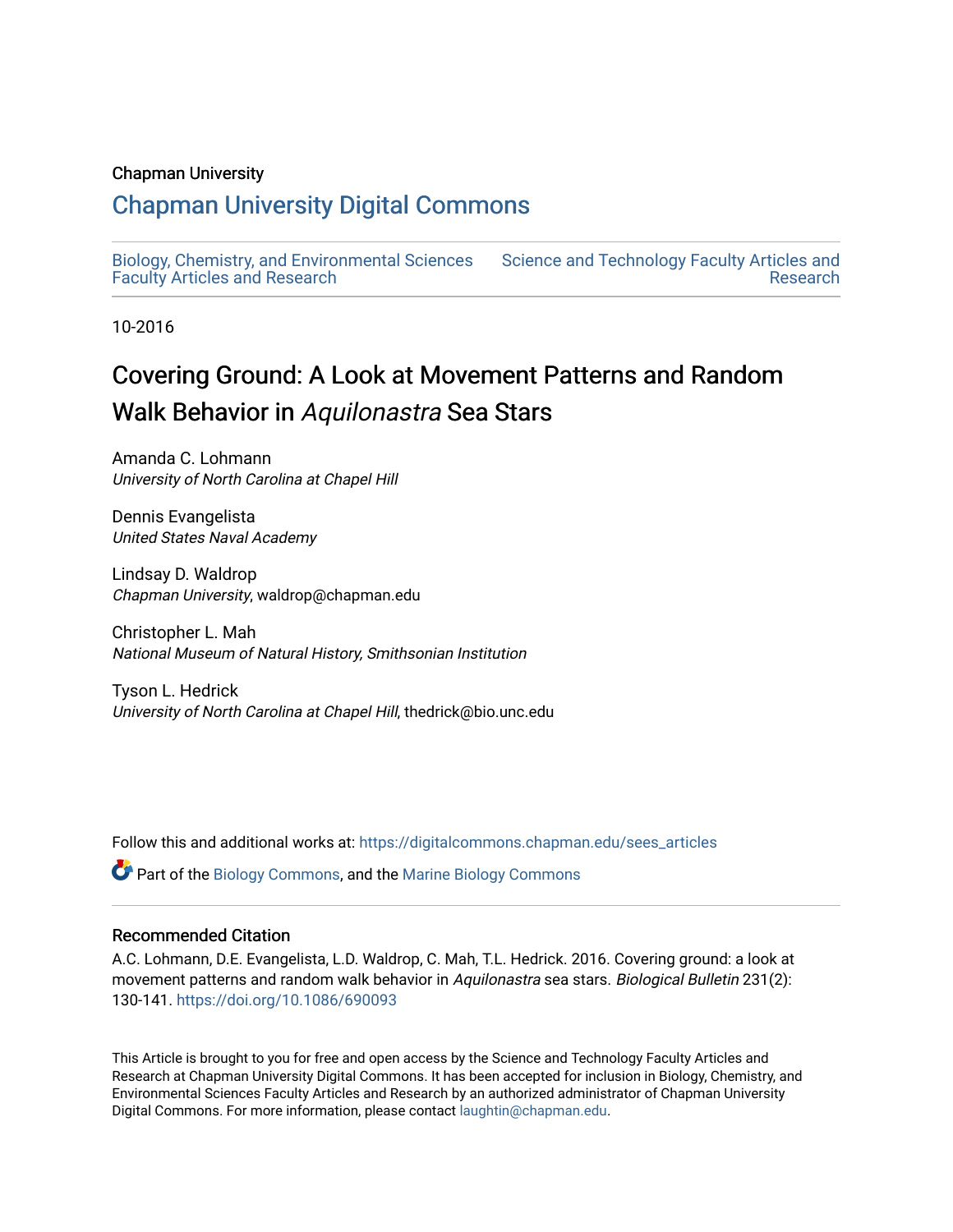## Covering Ground: A Look at Movement Patterns and Random Walk Behavior in Aquilonastra Sea Stars

## **Comments**

This article was originally published in Biological Bulletin, volume 231, issue 2, in 2016. [https://doi.org/](https://doi.org/10.1086/690093) [10.1086/690093](https://doi.org/10.1086/690093)

Copyright Marine Biological Laboratory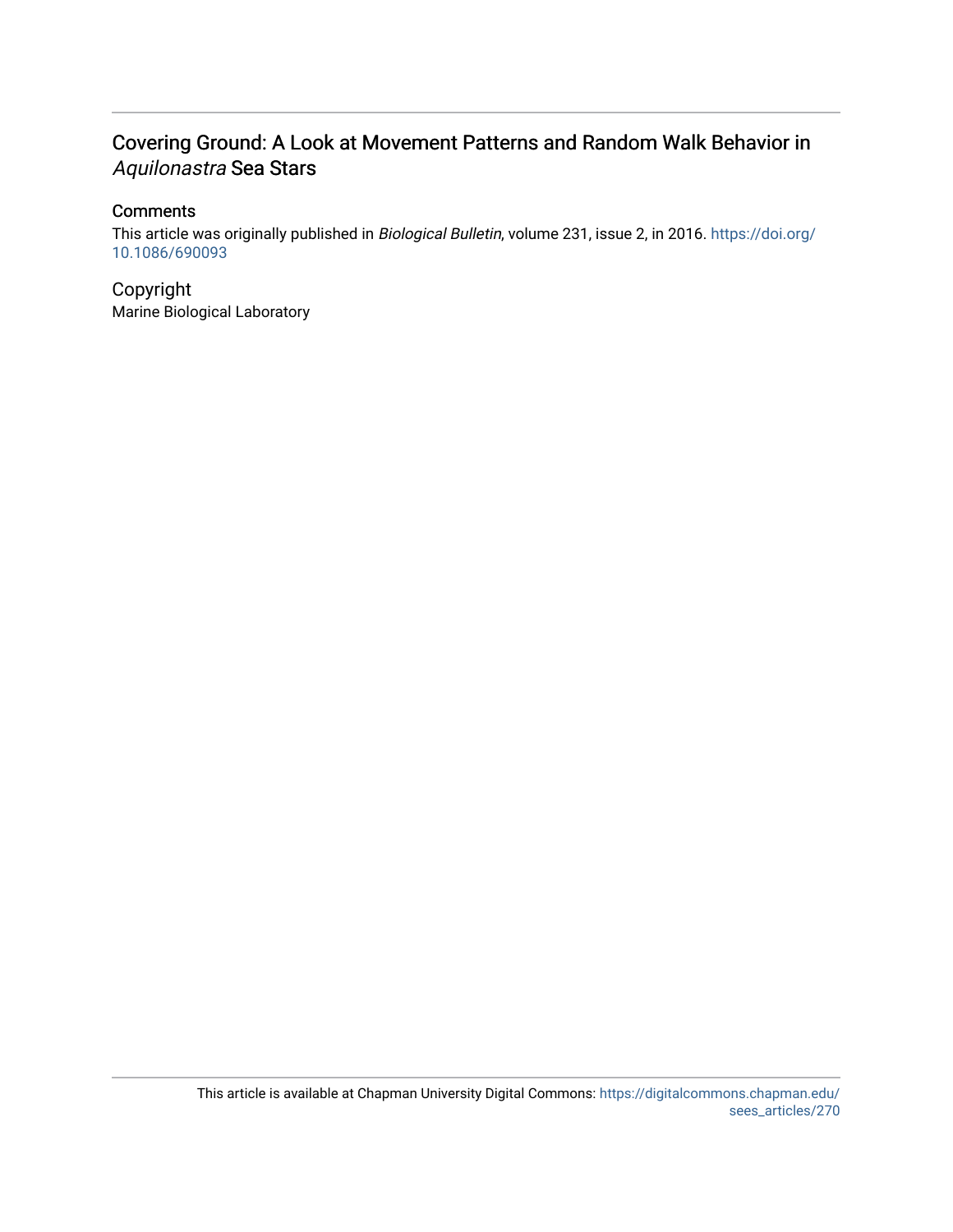## **Covering Ground: Movement Patterns and Random Walk Behavior in** *Aquilonastra anomala* **Sea Stars**

AMANDA C. LOHMANN<sup>1,\*</sup>, DENNIS EVANGELISTA<sup>2</sup>, LINDSAY D. WALDROP<sup>3</sup>, CHRISTOPHER L. MAH<sup>4</sup>, AND TYSON L. HEDRICK<sup>1</sup>

<sup>1</sup> *Department of Biology, University of North Carolina at Chapel Hill, Chapel Hill, North Carolina 27599;* <sup>2</sup> *Department of Weapons and Systems Engineering, United States Naval Academy, Annapolis, Maryland 21401;* <sup>3</sup> *Division of Natural Sciences, University of California, Merced, Merced, California 95343; and* <sup>4</sup> *Department of Invertebrate Zoology, National Museum of Natural History, Smithsonian Institution, Washington, D.C., 20013*

Abstract. The paths animals take while moving through their environments affect their likelihood of encountering food and other resources; thus, models of foraging behavior abound. To collect movement data appropriate for comparison with these models, we used time-lapse photography to track movements of a small, hardy, and easy-to-obtain organism, *Aquilonastra anomala* sea stars. We recorded the sea stars in a tank over many hours, with and without a food cue. With food present, they covered less distance, as predicted by theory; this strategy would allow them to remain near food. We then compared the paths of the sea stars to three common models of animal movement: Brownian motion, Lévy walks, and correlated random walks; we found that the sea stars' movements most closely resembled a correlated random walk. Additionally, we compared the search performance of models of Brownian motion, a Lévy walk, and a correlated random walk to that of a model based on the sea stars' movements. We found that the behavior of the modeled sea star walk was similar to that of the modeled correlated random walk and the Brownian motion model, but that the sea star walk was slightly more likely than the other walks to find targets at intermediate distances. While organisms are unlikely to follow an idealized random walk in all details, our data suggest that comparing the effectiveness of an organism's paths to those from theory can give insight into the organism's actual movement strategy. Finally, automated optical tracking of invertebrates proved feasible, and *A. anomala* was revealed to be a tractable, 2D-movement study system.

#### **Introduction**

Many organisms forage, or move through the environment in search of food, but the ways they determine how to move (when to turn, how long to go in one direction, how to incorporate cues, how to change patterns given different food distributions) are still not well understood. The search path an organism takes affects its likelihood of encountering food or other resources, and different paths are more effective in different environments (Bartumeus *et al.,* 2005; Johnson *et al.,* 2008). Different random walk models have been proposed as ways to understand and simulate search behaviors. In such models, animal movements are modeled as discrete steps (vectors) between subsequent animal positions. For an animal moving in two dimensions (2D), the steps are typically characterized by two random variables representing 1) step length and 2) direction or turn angle. Three common random walk models are Brownian motion, Lévy walks, and correlated random walks (Bartumeus et al., 2005).

Brownian motion has been used to model movement of animals, including feeding sharks (Humphries *et al.,* 2010) and insect pests (Petrovskii *et al.*, 2012). Brownian motion is predicted to occur when an animal is feeding in an area with high densities of food (Humphries *et al.*, 2010), and is likely to be the consequence of frequent encounters with resources (de Jager *et al.,* 2013). Because steps are often truncated by food encounters, step length is correlated with the spatial distribution of food items. Brownian motion is

Received 3 December 2015; accepted 12 July 2016.

<sup>\*</sup> To whom correspondence should be addressed. E-mail: [alohmann@](mailto:alohmann@live.unc.edu) [live.unc.edu.](mailto:alohmann@live.unc.edu)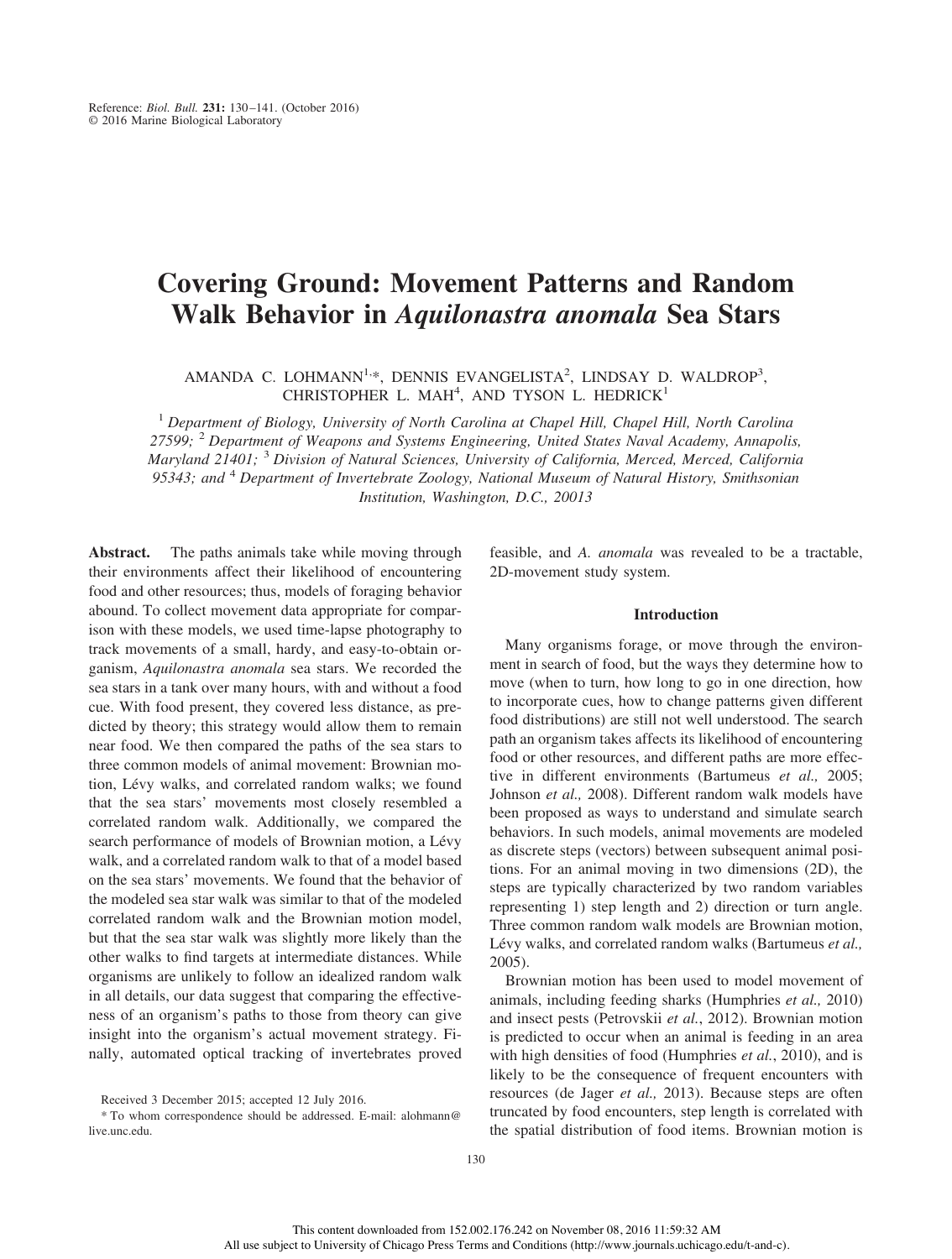observed when the steps are "short" and in uniformly random directions. Step lengths are typically drawn from an exponentially decaying distribution or a finite distribution, such as Gaussian, Rayleigh, or chi-squared; all result in similar overall behavior with generally short steps (Mörters and Peres, 2010). Turn angles  $(\alpha)$  are drawn from a uniform distribution (Bartumeus *et al.*, 2005). The relatively short steps and lack of directionality result in a walker frequently returning to previously visited areas and experiencing slow movement away from the starting location (Viswanathan *et al*., 1999), which could keep it within areas of high-food density.

In contrast to Brownian motion, Lévy walks include rare, relatively "long" steps. Step lengths are typically drawn from a "fat-tailed" distribution such as a power-law (*e.g.,* Pareto) (Newman, 2005), where the exponent of the power law is  $1 \leq \mu \leq 3$  (thus decreasing more slowly than exponential). Turn angles are drawn from a uniform distribution (Bartumeus *et al.*, 2005). Both step length and turn angle are uncorrelated and independent of one another. The occasional long steps are hypothesized to result in efficient searching when resources are located in sparsely and randomly distributed patches, in part because a Lévy walker is less likely to revisit a previously visited site than a walker without occasional long steps (Viswanathan *et al.*, 1999). Field studies have reported Lévy patterns in a number of animals, including honey bees (Reynolds *et al.*, 2007), spider monkeys (Ramos-Fernández et al., 2004), human hunter-gatherers (Raichlen *et al.*, 2014), sharks, bony fishes, sea turtles, and penguins (Sims *et al.*, 2008). However, these results are controversial due to questions about the accuracy of tracking methods and statistical techniques (Benhamou, 2007; Petrovskii *et al.,* 2011; Edwards *et al.*, 2012; Jansen *et al.,* 2012; Pyke, 2015).

Both the Brownian and Lévy models discussed here are discretized idealizations of foraging paths, in which the discrete time intervals are longer than any turning or movement dynamics. This need not be the case, and correlated random walks can capture the short-term, directional nature of movement by using turn angles drawn from a nonuniform distribution such as a wrapped normal or von Mises with a peak at zero degrees (Bartumeus *et al.*, 2005). Typically, as in Brownian walks, correlated random walks have a finite or exponentially decaying step length distribution; only the distribution of turn angles is different (Kareiva and Shigesada, 1983; Crist *et al.,* 1992; Bartumeus *et al.*, 2005). Movements of animals, including beetles (Crist *et al.,* 1992), caribou (Bergman *et al.*, 2000), and ants (Sendova-Franks and Van Lent, 2002) have been modeled as correlated random walks at timescales short enough that directional persistence mattered.

Different movement patterns will be effective when food is in the nearby vicinity *versus* when it is not, so some organisms exhibit changes in movement behaviors triggered by food-related sensory cues. Two commonly observed changes are decreased velocity and increased turning rates, which, presumably, keep the organism near the food. For example, the ciliate *Favella* sp. and the protistan predator *Oxyrrihs marina* move more slowly in the presence of prey stimuli (Buskey and Stoecker 1989; Menden-Deuer and Grünbaum 2006). These organisms and the sea star *Astropecten articulatus* show increased turning rates in the presence of prey stimuli (Buskey and Stoecker 1989; Beddingfield and McClintock, 1993; Menden-Deuer and Grünbaum 2006).

Based on the large number of studies reporting Lévy walks in diverse taxa and the theoretical advantages of Lévy walks in environments such as the ocean floor, where food is patchily distributed, we hypothesized that we would observe Lévy walks in sea stars. We tested this hypothesis by comparing movements of *Aquilonastra anomala* (H. L. Clark, 1921) to random walk models. First, we obtained step lengths and turn angles by filming the animals in time lapse as they moved through the tank, tracking them using computer vision methods. We then used maximum likelihood estimation (MLE) to fit parameters under the different model assumptions. Finally, we ran simulations using the fitted parameters from MLE and determined the walks' likelihood of encountering targets at different distances from the starting position, as a measure of the relative search performance of the different random walk strategies.

We also hypothesized that when food is nearby, *A. anomala* would move more slowly and exhibit larger and more frequent turns in order to remain in the vicinity of the food. To test this theory, we used the same filming and tracking setup under two treatments: with and without a chunk of clam present in the tank. From the track data, we then compared speed, distance traveled, time spent moving, and turning rate between trials with clam *versus* without clam.

#### **Materials and Methods**

#### *Collection, maintenance, and identification of animals*

Eleven small sea stars  $(0.5-0.75)$  cm in diameter from arm tip to arm tip) were obtained from saltwater aquaria maintained for other research in the Department of Mathematics of the University of North Carolina at Chapel Hill (UNC). When not in trials, the sea stars were maintained at 22 °C and 32–34 psu in a tank containing other invertebrates (anemones, hermit crabs, and a sea urchin). The tank population was fed TetraMin Tropical Flakes (Tetra U.S., Blacksburg, VA) twice a week, and the sea stars also fed on algae growing on the glass.

Sea stars were identified based on recent revisionary work on the Asterinidae by O'Loughlin and Waters (2004) and O'Loughlin and Bribiesca-Contreras (2015), and by comparison with specimens from the National Museum of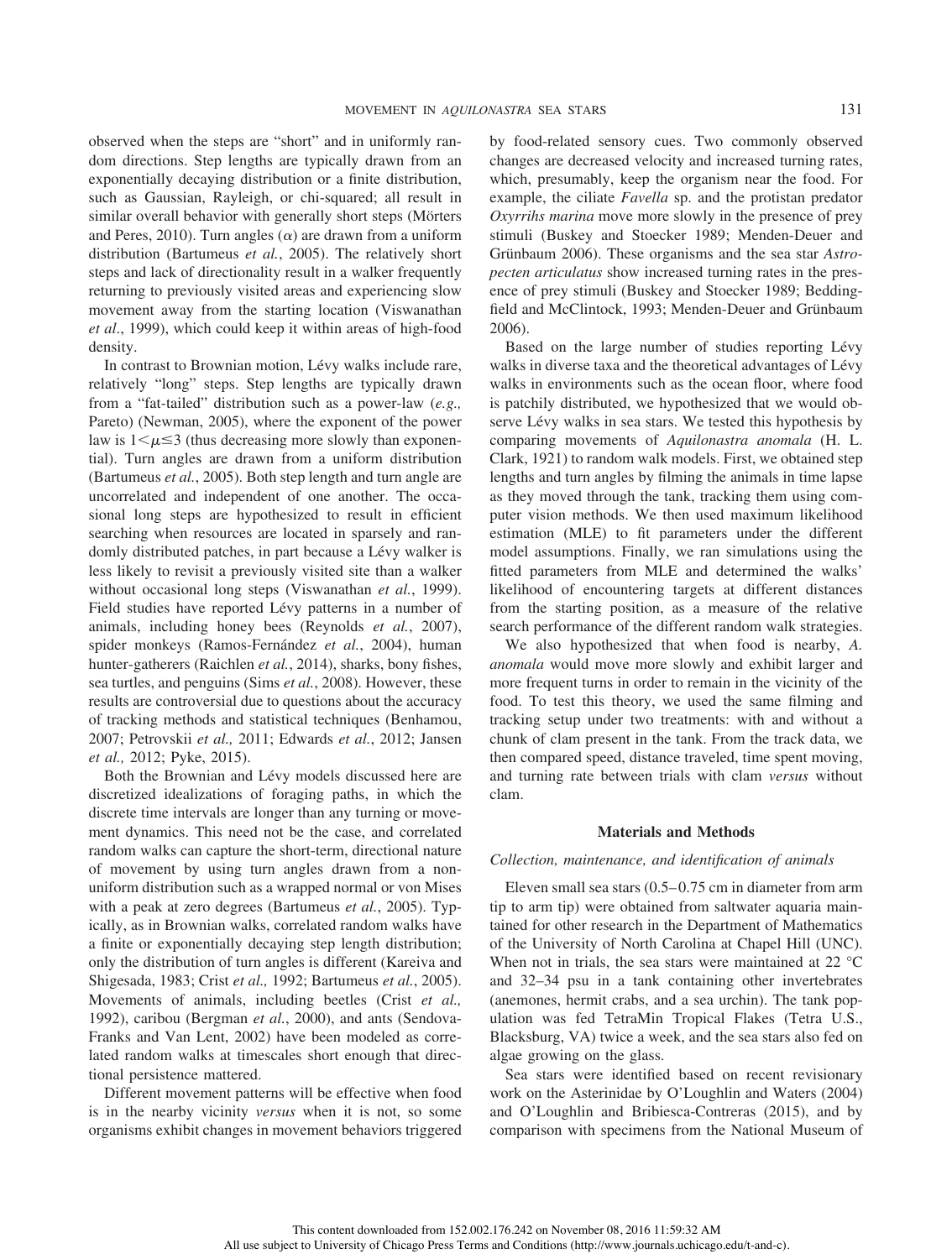

**Figure 1.** Filming arena and setup. Sterilite (Townsend, MA) tub dimensions (lwh) are  $40 \times 33 \times 16$  cm. DSLR, digital single-lens reflex.

Natural History (NMNH) in Washington, D.C. Based on the presence of superambulacrals, spine morphology, and the fissiparous nature of the specimen examined, the species was determined to be *Aquilonastra anomala* (Clark, 1921), whose documented range is in the central west Pacific Ocean. However, because these specimens were obtained *via* the aquarium trade and were observed in the context of Caribbean "live rock," it seems likely that they had undergone artificial transport away from their original setting. Possible tropical Atlantic species were compared and rejected based on collections of the NMNH collections and relevant literature (*e.g.*, Clark and Downey, 1992). Small fissiparous asterinids similar to this species are widely observed in the aquarium trade, but it is unclear if they are all the same species. This report represents one of the first published identifications of this species from transported aquarium conditions.

#### *Experimental setup*

Animals were filmed in an arena (Fig. 1) consisting of a 17-liter tub (Sterilite, Townsend, MA), dimensions (lwh)  $40 \times 33 \times 16$  cm, lined with black gravel, and filled with artificial seawater (ASW) (InstantOcean, Blacksburg, VA). Artificial seawater temperature remained near 24.1 °C for the duration of the 8 h of data collection. Salinity was maintained between 32 and 34 psu. To clean the tub between each trial (once a day), all sea stars were removed and the tub and gravel were rinsed twice with distilled water and once with ASW, before new ASW was added. During cleaning, sea stars were removed for 10 min, during which the lights in the room were turned off. The tub was placed on the floor in a small, windowless room with overhead fluorescent lights, and no one was present during the 8 h of data collection. Four days before the first trial, sea stars were placed in the filming tank in the room, with the overhead lights and the two 60-W lights used to illuminate the tank (see next section) turned on. During these 4 acclimation days, water changes were performed on the same schedule as during the trials and sea stars were not fed. During the 10 days of trials, sea stars were kept in the tub and not given food besides the clam pieces in the tub during the trials with clam. The trials were performed so that sea stars experienced 18 h of light during filming, followed by 6 h of darkness between trials.

All trials began by scattering the 11 sea stars across the tub; sea stars were placed on the substratum so that they were roughly evenly spaced. To test the effect of a food cue on sea star movements, a clam treatment, in which a chunk of canned clam (Fancy Whole Baby Clams; Bumble Bee Seafoods, San Diego, CA) approximately 0.5 cm in diameter, was used, and placed near the center of the tub. Sea stars are often scavengers, and to ascertain whether *Aquilonastra anomala* would feed on the clam, we placed a few chunks in their tank several weeks before we began the experiment. We observed that multiple sea stars did move onto the clam chunk and appear to feed. Ten total trials, five controls without clam and five with clam, were carried out in random order. Trials began between 22:00 and 22:30, and sea stars were filmed for a total of 18 h. Animals were not fed between trials.

The first 10 hours were considered an acclimation period, and only movements in the last 8 h were analyzed. Within the acclimation period, the first h was a period of extremely high activity, in which nearly all sea stars moved rapidly throughout the tank. Following this initial high activity, sea stars were mostly dormant until around the tenth hour, corresponding with 08:00 to 08:30, when activity increased, and remained at that level until the end of the trial. During the acclimation period, there was no difference in the behavior of the sea stars between trials with and without clam. During a test trial initiated at 16:00, sea stars also showed an uptick in activity about 10 h later (02:00), as well as no additional increase in activity at 08:00. Therefore, we chose to align trials based on time elapsed rather than wall clock time, since the sea stars were placed in the tank. All data reported here are from elapsed time 10:00 to 18:00.

Because of the possibility of temperature affecting overall activity, we verified that the lights used for filming did not appreciably raise the temperature of the seawater, and that temperature was constant during trials. An aquarium thermometer was placed in the tank and the temperature was recorded every half h for 15 h. Temperature started at 22.3 °C and increased by 1.8 °C per half-h, leveling off at 24.1 °C at elapsed time 10:00.

In trials with the clam treatment, all sea stars that actually encountered the clam chunk (zero sea stars (one trial), one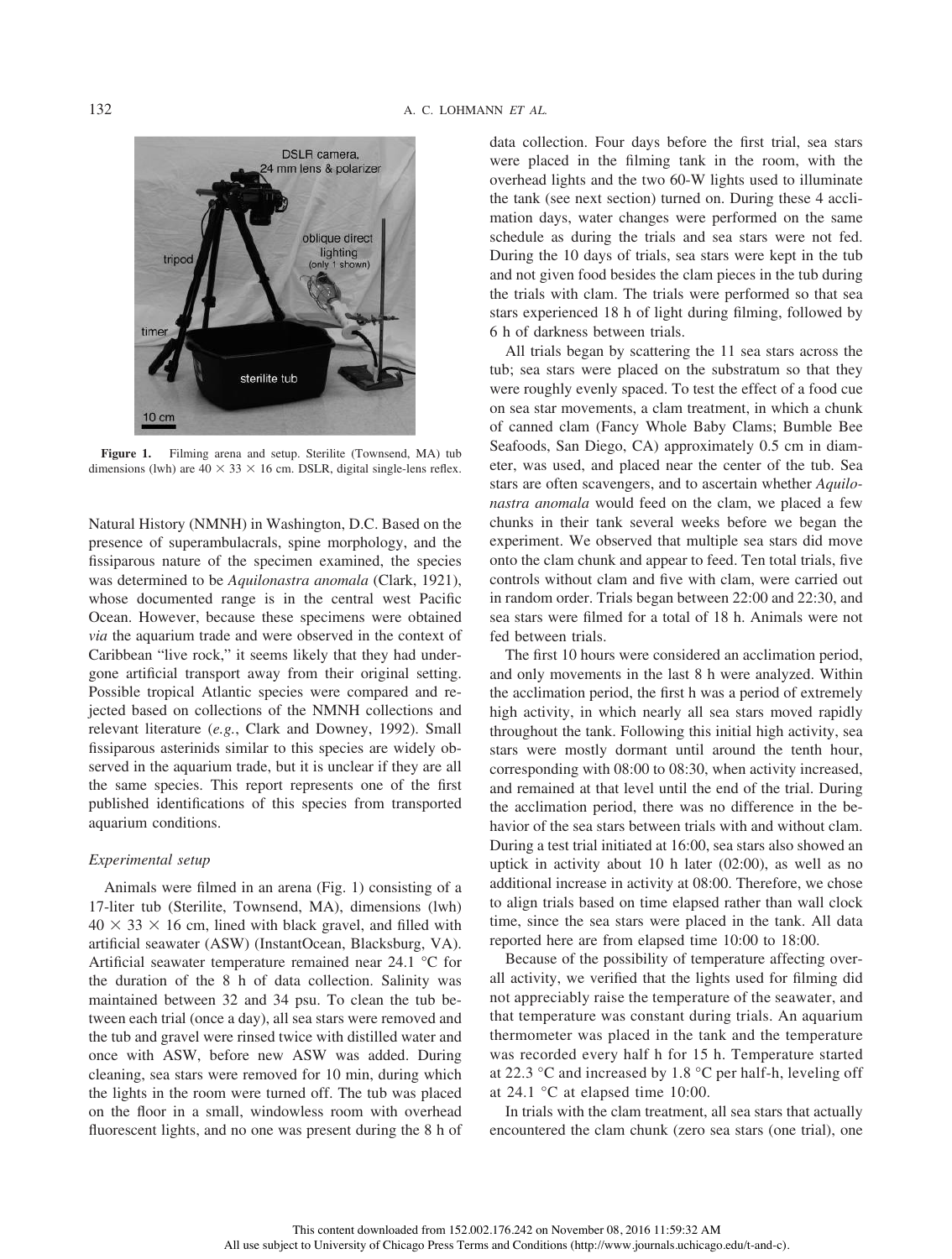sea star (one trial), two sea stars (one trial), and three sea stars (two trials)) stopped moving and appeared to feed.

#### *Time-lapse filming and automatic tracking*

A Nikon digital single-lens reflex (DSLR) camera (D70s or D300s; Nikon, Tokyo, Japan) fitted with a 24-mm f/2.8 lens (NIKKOR; Nikon) was mounted on a tripod (Manfrotto, Cassola, Italy) to take images from directly above the tank (Fig. 1). An interval timer (Aputure, Shenzen, China) attached to the camera triggered the shutter every 8 s to provide time lapse. One 60-W, incandescent light was placed on either side of the tub at a height of 40 cm to provide illumination for photos. Black poster board was placed above the camera and against the wall behind the tub to eliminate reflections. The lens was also fitted with a linear polarizer (Tiffen, Hauppage, NY), rotated to eliminate further reflections from the free surface. Before the start of each trial, we obtained a 2D calibration using images of a ruler placed on the substratum.

We automatically detected and tracked sea stars in all videos, using specially written scripts in Python (Python Core Team, 2015) (Fig. 2). A sample video of tracked sea stars is available (see video online). Methods were similar to those used previously in automatic detection of ruby-throated hummingbirds (Sholtis *et al*., 2015) and cliff swallows (Shelton *et al.*, 2014). Here, a Haar cascade (Viola and Jones, 2001), implemented in the OpenCV library (Bradski, 2008), and trained using a manually digitized subset of 112 randomly selected images from the data set, was used to identify bounding box regions in which an *Aquilonastra anomala* was detected (Fig. 2b). We then applied Kalman filters to match the detections with tracks by creating state observers for each track and assigning new detections to preexisting tracks or spawning new tracks as needed. At the end of all automatic steps, a human quality assurance check (Fig. 2c) was used to separate out false detections, verify identities, and join tracks that had become divided during processing. Following tracking, we applied the linear calibration obtained above to convert from pixel coordinates to a 2D, real-world coordinate system. Source code for tracking steps and the quality assurance tool are available from Evangelista (2014). Downstream calculations were accomplished in both R (R Core Team, 2015) and Python (ver. 2.7; Python Core Team, 2015).

As a result of the Haar cascade search, the automatic tracking process can introduce small (1–2 pixels), uncorrelated errors in position that may affect the integration; we therefore smoothed the tracks by decimating the position data to every 25th frame and interpolating between these frames with a cubic spline, using the first derivative of the spline to estimate the components of velocity,  $v_x$  and  $v_y$ . The 25-frame interval corresponds to 200 s, during which mov-



**Figure 2.** The tracking process of *Aquilonastra anomala*, showing (a) raw image, (b) initial detection, and (c) following automatic track assignment and manual quality assurance check.

ing sea stars traveled a mean of 3 cm; spline fits were also verified by plotting.

When comparing the sea stars' movements to random walk models, we used the sea star's positions from every 25th frame. Sampling at too fine a scale is problematic; small wobbles in the animal's position that have nothing to do with the animal's overall forward motion can have undue influence on the analysis, as can measurement errors. For example, the detected sideways movement of a sea star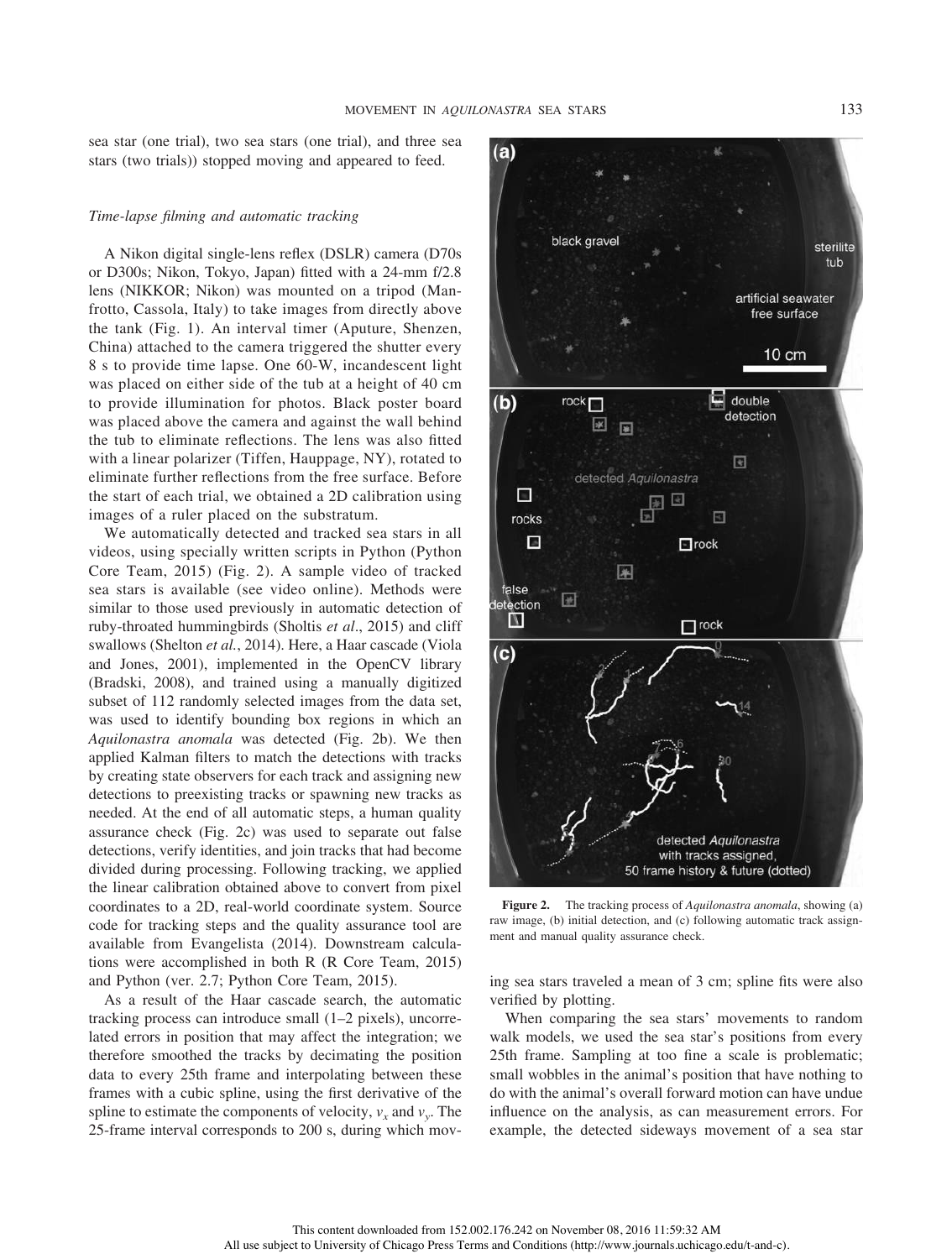tilting slightly as it crawls over a slanted piece of gravel should not affect our results. Our autocorrelation analysis showed that at time intervals less than 25 frames, sea star movements are highly correlated time series and therefore do not provide useful information about the animals' overall movement. Thus, to avoid measuring minuscule changes in position that are too small to give information about the animal's path, or that are unrelated to the animal's overall motion, we used 25 frames (200 s) as the time interval for analysis.

#### *Maximum likelihood estimation (MLE) of movement parameters*

We examined four movement parameters: time-based step length, straight-line step length, heading  $(\theta)$ , and turn angle  $(\alpha)$ . Time-based step length is the distance between a sea star's positions at sequential time steps; straight-line step length is the distance traveled between turning events; heading is the direction of its movement relative to axes imposed on the tank; and turn angle is the difference in angle between sequential headings. Straight-line step length analyses are discussed further (see next section). Both timebased steps and straight-line steps that occurred when a sea star traveled along the edge of the arena were removed from the analysis.

In maximum likelihood estimation (MLE) of movement parameters we used the same sea star movement data from 10:00 to 18:00. For MLE, the raw data were not smoothed, and the effect of varying time scales (25 and 200 frames) was considered in computing step lengths and angles. Because step length and angle distributions for individuals appeared similar, and because running the analysis separately on clam and no-clam trials had virtually no impact on the fit parameters, the MLE analyses presented here pooled all data.

Brownian and Lévy models assume that each step (length and direction) is independent of the previous step; therefore, we first examined the autocorrelation after Denny *et al.* (2009) of time-based step length, heading  $(\theta)$ , and turn angle  $(\alpha)$  considering no decimation, as well as 25, 100, and 200 frames. To check the autocorrelation, each sequence was first normalized to obtain zero-mean unit variance:  $y = (x - \bar{x})/s$ , where  $\bar{x}$  is the mean and *s* is the standard deviation. The discrete autocorrelation  $R: -1 < R < 1$ , was then computed as the sliding sum,  $R_{yy}[l] = \sum_{n} y[n] y[n-l]$ , where  $R_{yy}$  denotes the correlation of *y* with itself, *n* is the frame number, and *l* is a frame lag at which the autocorrelation is to be computed. *R* provides a measure of how correlated a sea star's movements are with themselves at frame lag *l*. An additional measure is the decorrelation lag time, the time lag where *R* first crosses zero (Denny *et al.*, 2009). Autocorrelation was calculated using Python scripts and the SciPy (Jones *et al.*, 2015) and NumPy (van der Walt *et al.*, 2011) libraries.

Random walk models were then fitted using MLE. For each statistical model, the negative log-likelihood was computed under assumed parameters. The parameters were varied, using a limited-memory bounded Broyden-Fletcher-Goldfarb-Shanno (L-BFGS-B) optimization algorithm to find minimized negative log-likelihood. For MLE, we used Python and the SciPy and NumPy libraries. Steps and angles were estimated separately.

For turn angles, we considered two models: uniformly distributed and a circular normal (von Mises) distribution.

For time-based step lengths, we considered several models: uniform distribution (an uninformative null model); Lévy as a Pareto distribution; and Brownian and correlated random as exponential, Rayleigh, and chi-squared distributions. After MLE, models were compared using their respective Akaike Information Criteria (AIC), given by  $AIC = 2k - 2ln(L)$ , where *L* is the maximum value of the likelihood function for the model and *k* is the number of independently adjusted parameters within the model (Akaike, 1974; Burnham and Anderson, 2002; Evangelista *et al.,* 2014).

#### *Analysis using straight-line step lengths*

While Lévy walks can be defined using time-based step lengths (Ghaemi *et al.*, 2009; Majumdar**,** 2010), many biological analyses have examined Lévy walks using straightline step lengths (for example, Reynolds *et al.,* 2007; Humphries *et al.,* 2012). We calculated straight-line step lengths by choosing a minimum turn angle and then looking at each time-based step; if the difference between the initial heading of the current straight-line step and the heading of the next time-based step was less than the minimum turn angle, the time-based step was absorbed into the straightline step; if the difference in heading was greater than the minimum turn angle, the time-based step was considered the start of the next straight-line step (Reynolds *et al.*, 2007). Because AIC comparisons cannot be done between data sets, we did not compare fits to the straight-line step length distribution with fits to the time-based step length distribution. Instead, we used techniques described by Clauset *et al.* (2009) to determine whether a Pareto (that is, power law) distribution fit the straight-line step length distribution; we also tested an exponential fit for comparison. To check whether the specific minimum turn angle used had an impact on the results, we performed this analysis using straight-line steps generated with minimum turn angles ranging from 5° to 90° by 5°-increments (Reynolds *et al.,* 2007).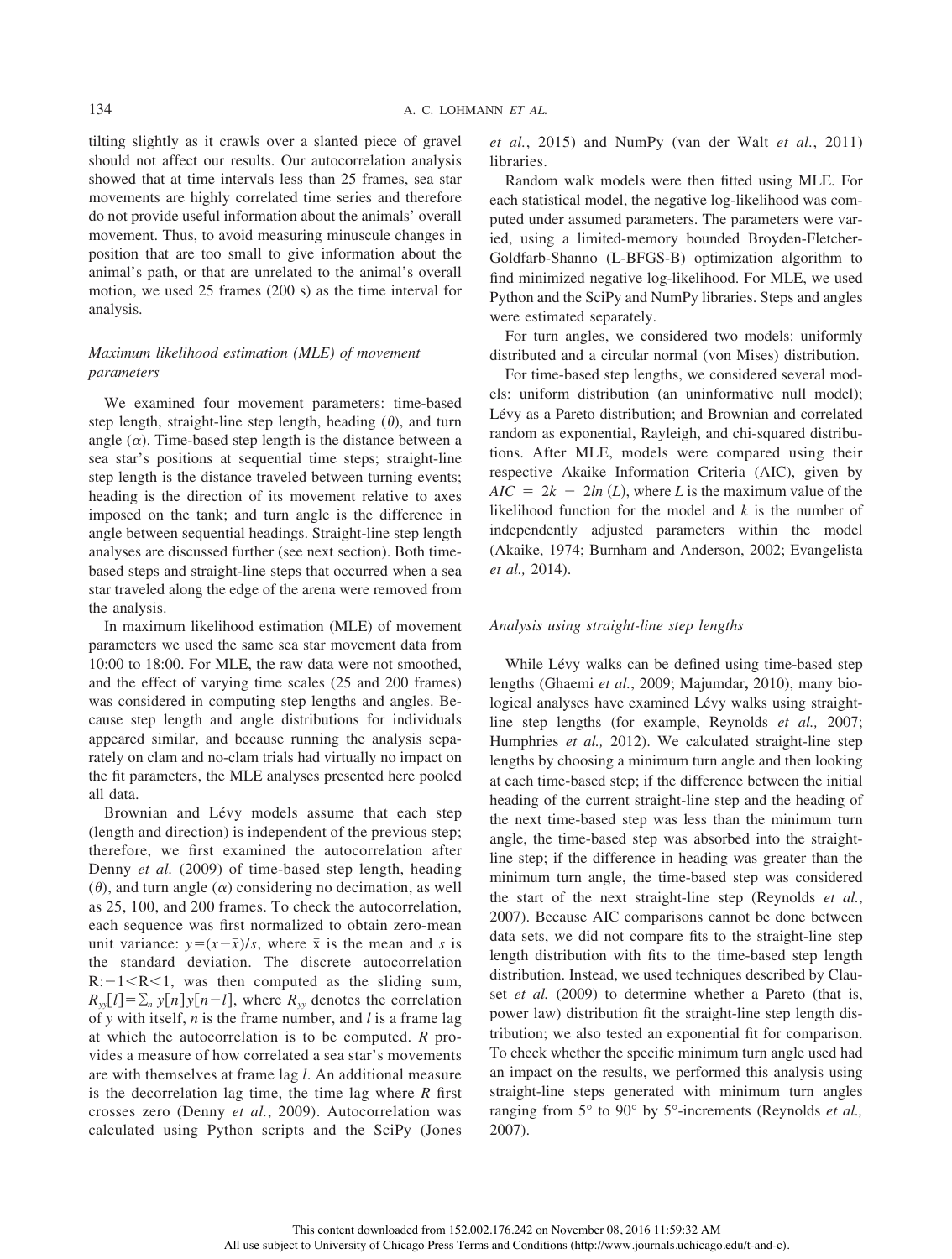#### *Simulation of random walks*

To examine behavior in an unconstrained case of an infinitely large tank and to test the effect of different angle and step distributions, we simulated random walks based on the same models used to fit observed *Aquilonastra anomala* movements. A Python script was used to simulate random walks, using the same parameters obtained from MLE. In addition, the observed movement data were shuffled and resampled, with replacement, to provide an additional random walk case based on actual *A. anomala* movements. Step sizes and turn angles were obtained as random variables drawn from each distribution of interest, and these were then summed to obtain a walker's position at each 25th frame. The frames in between were then linearly interpolated.

Detectors 5 cm in diameter were modeled at radial distances from 5 cm to 1 m, to count when random walkers crossed through them. The number of hits and the number of walkers recorded at each detector were then tabulated to obtain the probability that a walker would hit the detector at least once during 8 h of simulated time. The simulation was initially conducted with 10,000 or 30,000 walkers; a convergence check was conducted with 1 million walkers to validate results. All results plotted here used the final result from 1 million walkers.

#### *Movement with and without food*

To examine the effect of the food cue on overall movement, we integrated the tracks to determine the total distance traveled, time spent moving, and average speed while moving. Total distance traveled was calculated as the sum  $\Sigma V \cdot \delta t$ , where speed  $V = \sqrt{v_x^2 + v_y^2}$ . Starfish were separately marked as "moving" if they moved more than a 2-pixel autodetection threshold. Time spent moving was then the sum of the time steps marked as moving. Similarly, the average speed while moving was the mean of *V* for time steps marked as moving. Calculations used Python; results were plotted and evaluated further in R.

To be able to compare differences in behavior of individual sea stars with and without clam, sea stars were identified across trials using size, shape, and number of arms. We then used a linear mixed-effects model to check for the effects of presence or absence of clam, trial, and individual on measures of overall movement.

#### **Results**

#### *Autocorrelation*

The autocorrelation for both step size and angle is shown in Figure 3. Autocorrelation is non-zero in both step length and heading out to a few hundred frames. Figure 4 compares the decorrelation time lag for step and heading, without and



Figure 3. Autocorrelation for each starfish in (a) step size and (b) angle, showing that sea star movements are strongly correlated on this time scale (time between frames is 8 s). Confidence intervals of 95% and 99% are shown as solid and dashed gray lines, respectively. Sea star movements became uncorrelated at around 1600 s (200 frames).

with clam. Step lag times are significantly different (*t*-test,  $P = 0.01818$ ,  $t = 2.1883$ ,  $df = 30.795$ ) between no clam and clam, while heading lag times are not ( $t$ -test,  $P =$ 0.1688,  $t = 0.969$ ,  $df = 46.344$ ) (Fig. 4). Autocorrelation did not show individual effects when tested with a two-way ANOVA, either for individual effects ( $P = 0.590$ ,  $F =$ 0.8868,  $df = 16$ ) or for interactions between individual and treatment ( $P = 0.472$ ,  $F = 1.0017$ ,  $df = 11$ ).

#### *Angle distribution and step distribution*

The headings  $(\theta)$  used by sea stars (Fig. 5) are approximately uniformly distributed, but with peaks at cardinal headings  $0^\circ$ ,  $90^\circ$ ,  $180^\circ$ , and  $-90^\circ$ . The peaks are likely an experimental artifact resulting from the finite limits of the tank; otherwise, sea stars showed no preference for travel in a particular direction.

Distribution of frame-to-frame turn angles  $(\alpha)$  showed a clear tendency towards smaller angles, meaning, sea stars tended to continue roughly straight (Fig. 6a, c); that is, their direction was correlated in time at time steps of 25 frames (200 s); at time steps of 200 frames (1600 s) the turn angles looked uniform and uncorrelated (Fig. 6b, d). Table 1A gives the results for MLE of turn angle distribution at time steps of 25 frames. The turns showed no bias towards either the left or right.

Time-based lengths of the sea stars are shown in Figure 7. Table 1B gives the results for MLE of step length.

For the Lévy analysis of straight-line step lengths, the Pareto fit was rejected by the Kolmogorov Smirnov statistic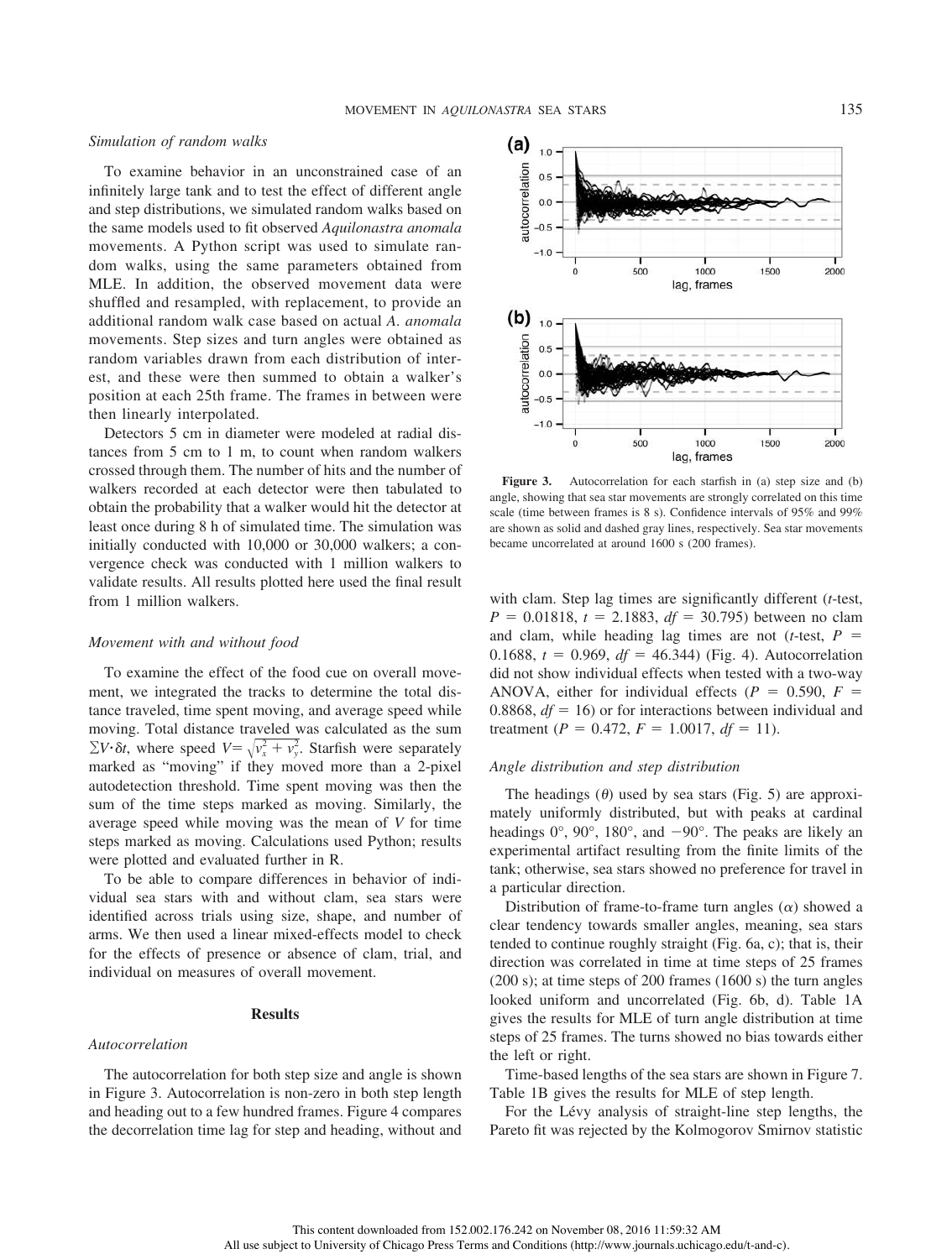

**Figure 4.** Decorrelation lag time for each starfish in (a) step size and (b) angle, for a step duration of 200 s (25 frames). Step lag times are significantly different (*t*-test,  $P = 0.01818$ ,  $t = 2.1883$ ,  $df = 30.795$ ) between the no clam and clam trials, while angle lag times are not (*t*-test,  $P = 0.1688$ ,  $t = 0.969$ ,  $df = 46.344$ .

(*D*) for distributions generated with all tested minimum turn angles. The closest fit occurred when the minimum turn angle was 25° ( $P = 10^{-5}$ , where  $P < 0.05$  rejects the fit,  $D = 0.0878$ , and the worst fit occurred with minimum turn angle of  $5^{\circ}$  ( $P = 10^{-13}$ ,  $D = 0.1200$ ) (Fig. 8). At a minimum turn angle of 25°, an exponential fit was slightly better  $(P = 0.024, D = 0.0580)$ .

#### *Simulation of random walks*

Example random walks are shown in Figure 9. The resulting probability of detecting a 5-cm target at different target distances after an equivalent 8-h run is shown in Figure 10. Of the modeled walks, the Brownian walks had the highest success when the targets were short distances away (<7 cm); the modeled *Aquilonastra anomala* walk was the most successful for targets between about 7 cm and 22.5 cm; the correlated random walk was most successful for targets between 22.5 cm and 49 cm; and the Lévy walk was the most successful for targets farther away than 49 cm. For targets at all distances, the success curve of the modeled *A. anomala* walk was similar to that of the Brownian and



**Figure 5.** Heading  $(\theta)$  distribution for (a) the no clam *versus* (b) clam trial, showing the direction of sea star movement in every step relative to the coordinate axis imposed on the tub; diagram in upper right of (A) indicates  $\theta$  as the angle between the sea star's movement vector (previous position in gray and current position outlined) and the tank axis. The peaks at  $-180^\circ$ ,  $-90^\circ$ ,  $0^\circ$ ,  $90^\circ$ , and  $180^\circ$  are likely artifacts of the tub, created by sea stars walking along the edges.

correlated random walks, while the Lévy walk success curve showed distinct behavior (Fig. 10).

#### *Movement with and without food*

We created a linear mixed-effects model incorporating presence of clam as a fixed variable, and trial and individual as random variables. An ANOVA of the model found that the presence of clam had a significant effect on total distance traveled ( $P = 0.0237$ ,  $F = 5.5803$ ). Sea stars in trials without clam traveled  $0.79 \pm 0.11$  m (mean  $\pm$  SE), compared to  $0.45 \pm 0.10$  m in trials with clam (Fig. 11a).

The difference in total distance traveled was due to a difference in time spent moving, not in speed when moving (Fig. 11b). There was no difference between the two groups in mean speed of the sea stars when moving (13.2  $\pm$  0.6 m h<sup>-1</sup> for no-clam trials and  $12 \pm 1$  m h<sup>-1</sup> for clam trials). However, among active sea stars, those in the no-clam trials spent more time moving (1.9  $\pm$  0.17 h) than sea stars in the clam trials  $(1.2 \pm 0.2 \text{ h})$ ; an ANOVA of a linear mixed-effects model found that  $P = 0.0385$  ( $F = 4.6138$ ).

No differences in turn angles between consecutive walk segments or in net to gross displacement ratios (both measures of how straight the sea stars' paths were) were found between the clam and no-clam trials.

#### **Discussion**

We compared the movements of *Aquilonastra anomala* sea stars to three random walk models (Brownian motion,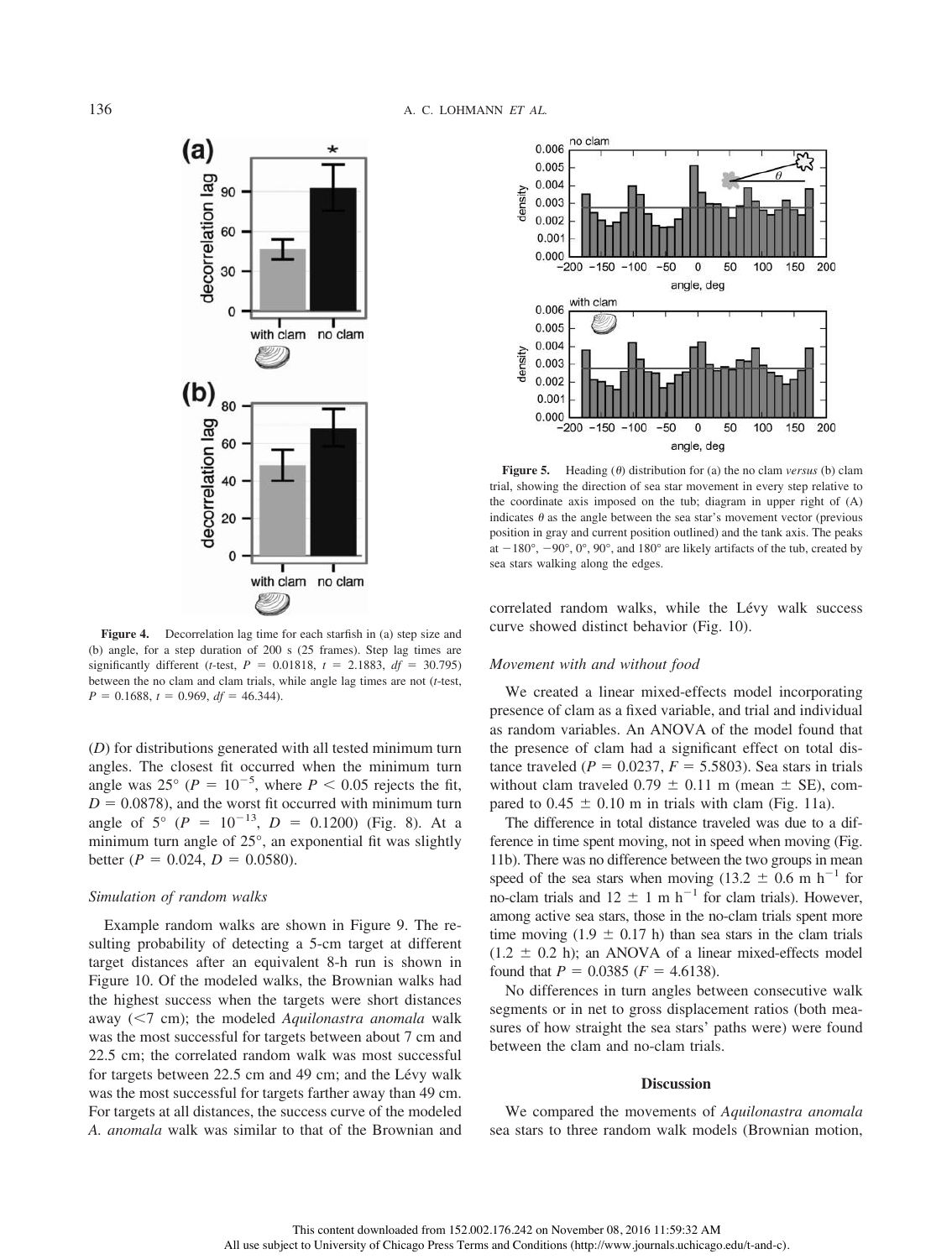

**Figure 6.** When sampled at short intervals (25 frames, left) (a) and (c), such that movements are still correlated, observed frame-to-frame angle changes  $(\alpha)$  appear forward-skewed, indicative of a directionally correlated process, and are best approximated by a circular normal (von Mises) distribution. Sampling at longer intervals removes the forward skew (200 frames, right) (b) and (d), resulting in angles that are approximately uniformly distributed and would indicate a directionally uncorrelated process (see  $\Delta AIC$ , Table 1A).

#### **Table 1**

*MLE and AIC results of fitting random models to the turn angle and step length distributions of the sea star data*

**A.** Turn angle  $(\alpha)$ 

|                       |                        | Log        |           |              |
|-----------------------|------------------------|------------|-----------|--------------|
| Model                 | Parameters             | likelihood | AIC       | $\Delta AIC$ |
| Uniform               | NA.                    | $-192308$  | 384616    | 47,725       |
| von Mises             | $\mu = 0$ (fixed),     | $-168443$  | 336891    | $\Omega$     |
|                       | $\kappa = 1.44587$     |            | (minimum) |              |
| <b>B.</b> Step length |                        |            |           |              |
|                       |                        | Log        |           |              |
| Model                 | Parameters             | likelihood | AIC       | $\Delta AIC$ |
| Uniform               | <b>NA</b>              | 37339      | $-74679$  | 90,978       |
| Pareto                | $\alpha = 0.2212$      | 28808      | $-57615$  | 108,042      |
| Exponential           | $\lambda = 26.3149$    | 72358      | $-144714$ | 20,943       |
| Rayleigh              | $1/\kappa = 31.148958$ | 78573      | $-157144$ | 8.513        |
| Chi-squared           | $df = 7.3437$ ,        | 82830      | $-165657$ | $\theta$     |
|                       | $1/\kappa = 193.2502$  |            | (minimum) |              |

The best-fit model to turn angle distribution is the von Mises (circular normal), showing that direction is correlated at the scales examined and is consistent with a correlated random walk. The best-fit model for step length distribution is the chi-squared distribution, which is consistent with Brownian motion or a correlated random walk. In the von Mises (circular normal) distribution,  $\mu$  is a measure of location and is analogous to the mean in a normal distribution,  $\kappa$  is a measure of concentration, and  $1/\kappa$  is analogous to the variance of a normal distribution. In the Pareto distribution,  $\alpha$  is the power parameter, and  $\lambda$  is the exponent parameter of the exponential distribution. In the Rayleigh distribution,  $1/\kappa$  is the scale parameter. In the chi-squared distribution, *df* indicates degrees of freedom, and  $\kappa$  is the noncentrality parameter.

AIC, Akaike Information Criteria; MLE, maximum likelihood estimation; NA not applicable.

Lévy walks, and correlated random walks) by examining the sea stars' step length and turn angle distributions. At time steps of 200 s (25 frames), the distribution of time-based step lengths of *A. anomala* was well approximated by a chi-squared distribution (Fig. 7, Table 1B), and the distribution of turn angles was well approximated by a circular normal (von Mises) distribution (Fig. 6, Table 1A). Additionally, the distribution of straight-line step lengths was not well approximated by a Pareto distribution (and an exponential distribution used for comparison proved to be a slightly better fit) (Fig. 8). Therefore, our hypothesis that *A. anomala* would exhibit Lévy walks was not supported. Movements of *A. anomala* are instead well modeled as a correlated random walk.

We also looked at whether the presence of food cues in the tank would affect distance traveled, speed, and turning frequency. The sea stars spent less time moving in trials with food cues and, as we predicted, covered less distance; however, they did not exhibit slower speed when moving, nor did they turn more frequently.

### *Movements of* Aquilonastra anomala *resembled a correlated random walk*

For *A. anomala*, step lengths appeared to have a finite distribution well approximated by a chi-squared distribution (Fig. 7, Table 1B), while turn angles at time steps of 200 s were not uniform, instead appearing circular normal (von Mises) (Fig. 6, Table 1A). We also observed significant autocorrelation in movements of up to fairly long duration (1600 s) (Fig. 3). We conclude that actual *A. anomala* movements most closely resemble a correlated random walk. Autocorrelation and non-uniform turn angles rule out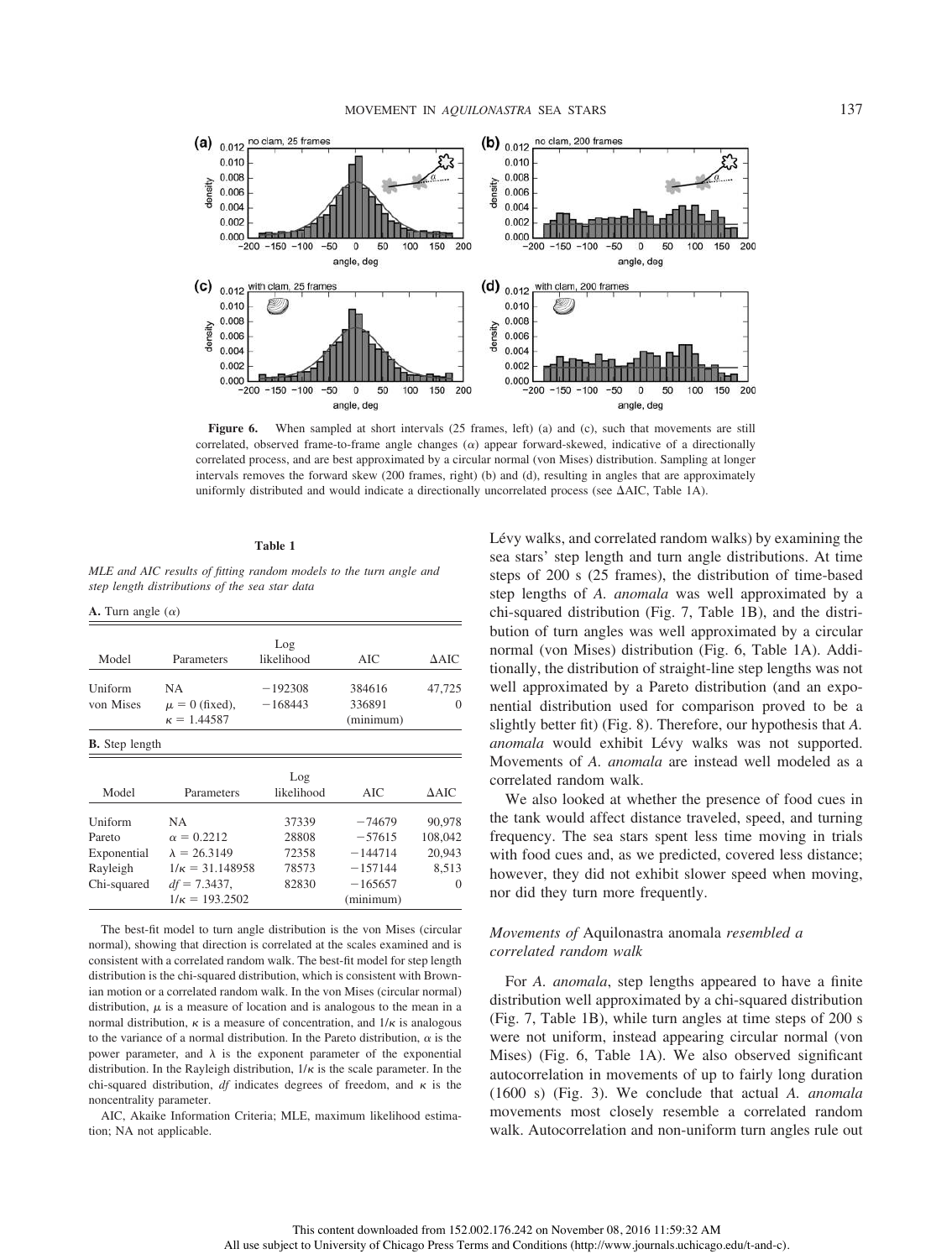

exponential, and (c) Rayleigh and (d) chi-squared distribution. Pareto and exponential are not better models than a null hypothesis of uniform; chi-squared and Rayleigh do much better (see  $\Delta AIC$ , Table 1B).

a Brownian model for time steps below 1600 s because Brownian motion assumes uncorrelated turn angles. The finite, small step sizes are not well modeled under Lévy assumptions. Furthermore, the searching performance of the modeled *A. anomala* walker was very similar to that of the modeled correlated random walker, further supporting the similarity of the two walks (Fig. 10).

If the movements were downsampled so that the interval between movements was more than 1600 s (about half an hour), the steps and angles would match an idealized Brownian walk but would still be dissimilar to a Lévy walk (Fig. 6b, d). However, such coarse time sampling may not always be desired in studies of animal motion. For example, examination of the trails of the asteroid *Oreaster reticulatus*



Figure 8. Straight-line step length distribution using a 25°-turn angle cutoff, and fit to Pareto and exponential distributions. Both fits were rejected by the Kolmogorov Smirnov statistic. For Pareto, the test found that  $P = 0.00001$  ( $D = 0.0878$ ), where  $P < 0.05$  rejects the fit, while the exponential fit was slightly better ( $P = 0.024$ ,  $D = 0.0580$ ).

in the field have shown that these sea stars tend to travel between one and two body lengths between feeding events, and turn angles showed correlation at the study's time step size of 4 h, during which, at the animals' average speed, an individual would have traveled roughly 80 body lengths (Scheibling, 1981). In situations like this, where an animal's resource encounters take place at a scale much smaller than the scale at which angle autocorrelation disappears, modeling movement during foraging using non-directional models would miss relevant behavior.

#### *Intermediate search behaviors outside of typical Brownian or Le´vy assumptions may be more effective at middling distances and in ecologically relevant, bounded spaces.*

Our simulations showed that the *Aquilonastra anomala* **Figure 7.** Time-based length distribution and fit to (a) Pareto, (b) model had the highest encounter probability of the four



**Figure 9.** Example random walk simulations: (a) Brownian walk (exponential step length plus uniform angle); (b) correlated random walk (exponential step length plus von Mises angle); (c) Lévy walk (Pareto step length plus uniform angle), (d) modeled after observed behavior of *Aquilonastra anomala* (chi-squared plus von Mises), and (e) drawn from actual movements of *Aquilonastra anomala*.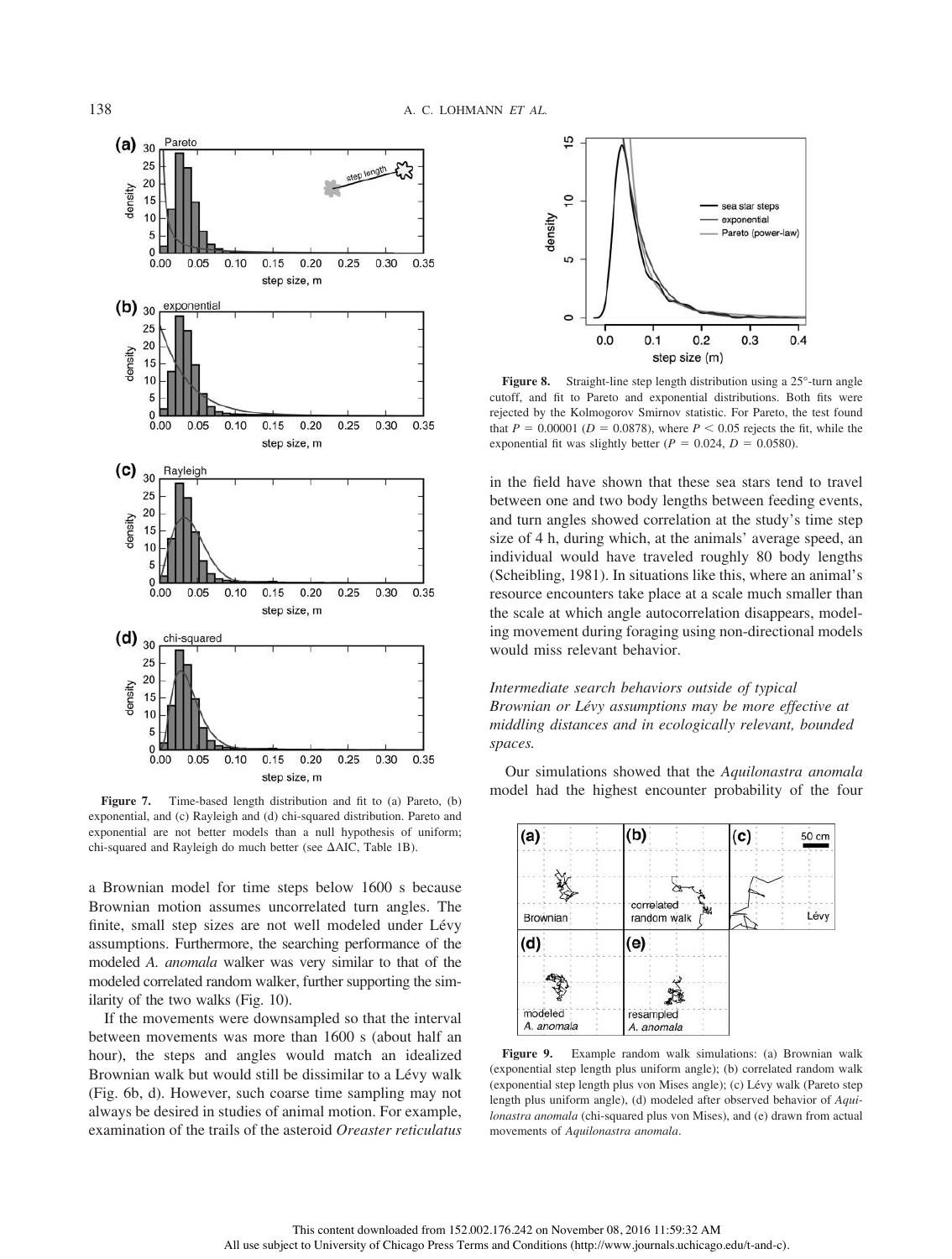

Figure 10. Probability of a random walker detecting a 5-cm target after 8 h. Results are shown for 1,000,000 random walkers. Brownian walk (light gray line) performs best at very short distances and the Lévy walk (black line), at long distances. For middling distances from 7 cm to 22.5 cm, the modeled *Aquilonastra anomala* performs best until the correlated random walker (mid-gray line) overtakes it. Tank dimensions,  $40 \times 33$  cm.

models for targets between 7 cm and 22.5 cm from the starting point (Fig. 10). The Brownian model performed best at the shortest distances  $(< 7$  cm); the correlated random walk model overtook the Brownian model at 16.5 cm, and overtook the sea star model at 22.5 cm. The curves of the Brownian, correlated random walk, and sea star



difference in time moving (h) between no-clam and clam trials

Figure 11. Difference between mean distance traveled (a) and mean time spent moving (b) in trials without clam *versus* trials with clam for each sea star. Sea stars in trials without clam traveled a mean distance of  $0.79 \pm 0.11$  m (mean  $\pm$  SE), compared with 0.45  $\pm$  0.10 m in trials with clam (ANOVA on linear mixed-effects model,  $P = 0.0237$ ,  $F = 5.5803$ ). Sea stars in no-clam trials spent more time moving (1.9  $\pm$  0.17 h, mean  $\pm$ SE) than sea stars in the clam trials  $(1.2 \pm 0.2 \text{ h})$  (ANOVA on linear mixed-effects model,  $P = 0.0385$ ,  $F = 4.6138$ ).

models all showed similar behavior, while the Lévy walk model's curve looked very different. The Lévy walk became most effective at hitting targets at 49 cm from the start point, outperforming the other models when the target was at far distances, but doing comparatively poorly for distances below about 30 cm. The modeled sea star outperformed the Brownian, correlated random, and Lévy models at intermediate distances, and its success did not fall off as quickly at longer distances as that of the Brownian model. However, both the Brownian model and the sea star model were outperformed at longer distances by the correlated random walk model and the Lévy model.

The sea stars in this study were in a small area (about 70 body lengths  $\times$  80 body lengths). This constraint is not necessarily biologically unrealistic, though, as many sea stars spend time in closed areas such as a tide pool or on the surface of a rock. Because Lévy walks have long step lengths and spread out quickly from the starting point, they are ineffective over a small area, and may not confer advantage in bounded environments. Large pelagic animals needing to search huge, essentially unbounded areas might benefit from a movement pattern resembling a Lévy walk. However, organisms that remain in a bounded environment, like on a rock or in the shelter of a coral clump or other structure, would benefit from a movement pattern (like Brownian motion or a correlated random walk) that thoroughly traverses a small region.

This study and others of random walk behavior operate under the assumption that recorded movements reflect animals that are searching for food (or another resource). Because the sea stars showed a tendency to bury themselves in the gravel and sit still for long periods of time, we find it likely that those that were moving were indeed searching for something. Furthermore, the fact that sea stars in tanks without clam covered more distance than sea stars in trials with clam suggests that they were searching for food cues.

#### Aquilonastra anomala *alter movements in the presence of food*

The decreased movement by sea stars when clam was present in the tank (Fig. 11a) is consistent with our hypothesis that *A. anomala* would move less in the presence of food to remain near the food. Rather than reduce their speed when moving, the sea stars spent less time moving (Fig. 11b) in the clam trials. We found no evidence to support our hypothesis that sea stars in the clam trials would turn more frequently or display paths with more curvature than sea stars in the no-clam trials.

#### *Method considerations for future studies of movement behavior*

The automatic tracking techniques presented here were able to accurately track sea stars in a large number of frames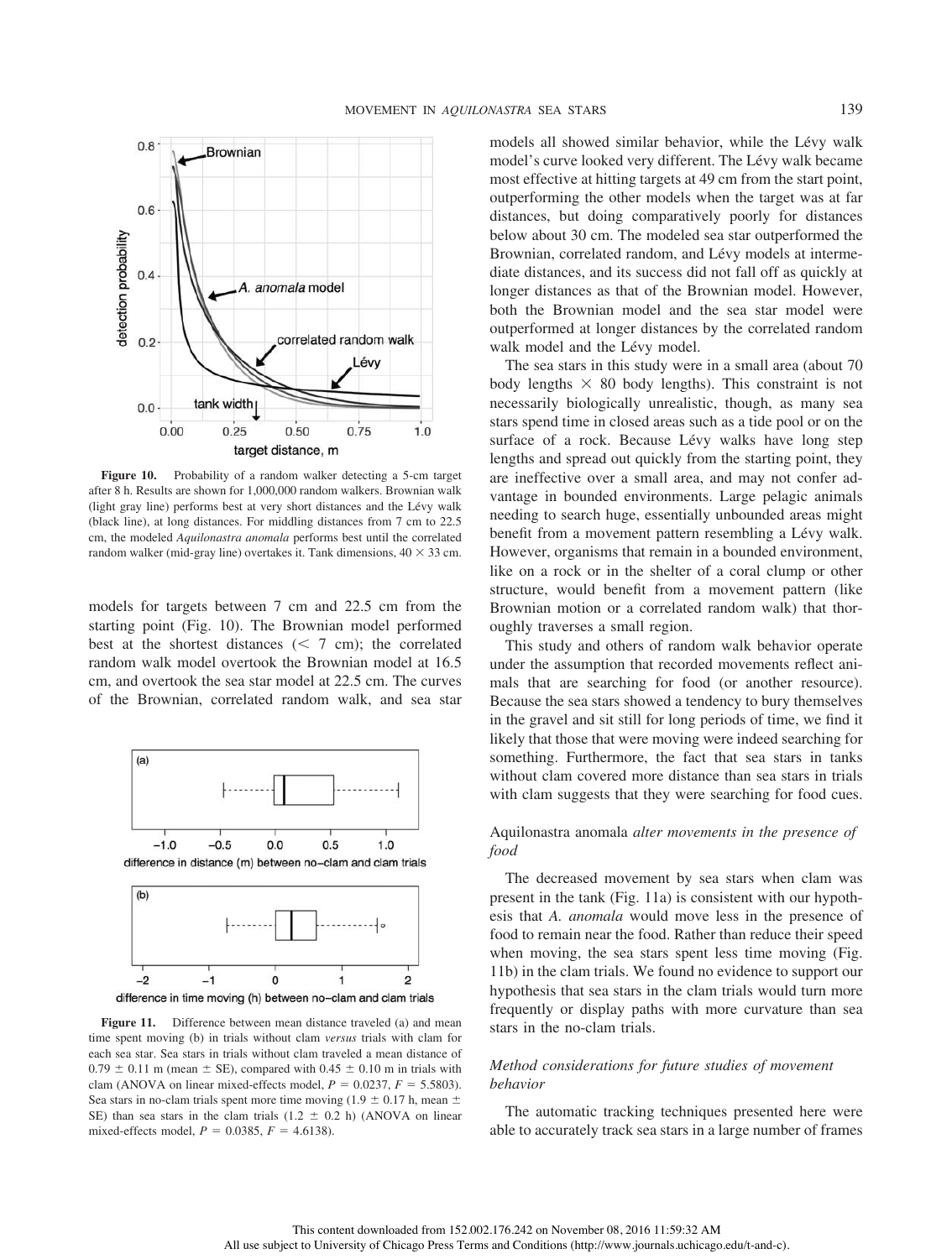in a shorter time than would have been possible with manual tracking. While our methods were employed in the lab, automatic optical tracking is potentially useful for field studies of sea stars or other marine invertebrates. Attempts to microchip sea stars revealed that the animals could transport tags within the coelom and clear them from their bodies (Olsen *et al.*, 2015), and a camera-based optical system that was stationary, in a fixed observatory or mounted on an autonomous vehicle could work well for field studies of species that tend to stay in a relatively small area.

Additionally, when choosing a time step for a movement study, our results reinforce the need to check the autocorrelation. If the goal is to examine long-time scale movement behavior using random walk models with uncorrelated steps, it is not necessary to sample at time scales at which movement is correlated. On the other hand, studies interested in taking into account smaller-scale movements and correlation should use time steps small enough to show autocorrelation, as coarser steps can mask details that may be relevant to the question at hand.

#### **Acknowledgments**

We thank L. Miller, the Miller Lab, and the Integrative Mathematical Physiology group at UNC for their advice and support of this project, and Jonathan Rader for assistance with the statistical analysis. This work was supported by the Office of Naval Research (grant no. N0001410109452 to TH and 8 others) and by the National Science Foundation (no. IOS 1253276 to TH).

#### **Literature Cited**

- **Akaike, H. 1974.** A new look at the statistical model identification. *IEEE Trans. Automatic Control* **19:** 716 –723.
- **Bartumeus, F., M. G. E. da Luz, G. M. Viswanathan, and J. Catalan. 2005.** Animal search strategies: a quantitative random-walk analysis. *Ecology* **86:** 3078 –3087.
- **Beddingfield, S. D., and J. B. McClintock. 1993.** Feeding behavior of the sea star *Astropecten articulatus* (Echinodermata: Asteroidea): an evaluation of energy-efficient foraging in a soft-bottom predator. *Mar. Biol.* **115:** 669 – 676.
- Benhamou, S. 2007. How many animals really do the Lévy walk? *[Ecology](http://www.journals.uchicago.edu/action/showLinks?pmid=17824427)* **88:** 1962–1969.
- **Bergman, C. M., J. A. Schaefer, and S. N. Luttich. 2000.** Caribou movement as a correlated random walk. *Oecologia* **123:** 364 –374.
- **Bradski, G. 2008.** The OpenCV Library [Online]. Dr. Dobb's Journal of Software Tools. Available: [http://www.drdobbs.com/open-source/the](http://www.drdobbs.com/open-source/the-opencv-library/184404319)[opencv-library/184404319](http://www.drdobbs.com/open-source/the-opencv-library/184404319) [2015, Nov. 5].
- **Burnham, K. P., and D. R. Anderson. 2002.** *Model Selection and Multimodal Inference: A Practical Information-Theoretic Approach*, 2nd ed. Springer-Verlag, New York.
- **Buskey, E. J., and D. K. Stoecker. 1989.** Behavioral responses of the marine tintinnid *Favella* sp. to phytoplankton: influence of chemical, mechanical and photic stimuli. *J. Exp. Mar. Biol. Ecol.* **132:** 1–16.
- **Clark, A. M., and M. E. Downey. 1992.** *Starfishes of the Atlantic.* Chapman & Hall, London.
- **Clark, H. L. 1921.** *The Echinoderm Fauna of Torres Strait: Its Com-*

*position and Its Origin.* Carnegie Institution of Washington, Washington,  $\overline{D}C$ .

- **Clauset, A., C. R. Shalizi, and M. E. J. Newman. 2009.** Power-law distributions in empirical data. *SIAM Rev.* **51:** 661–703.
- **Crist, T. O., D. S. Guertin, J. A. Wiens, and B. T. Milne. 1992.** Animal movement in heterogeneous landscapes: an experiment with Eleodes beetles in Shortgrass Prairie. *Funct. Ecol.* **6:** 536 –544.
- **de Jager, M., F. Bartumeus, A. Kölzsch, F. J. Weissing, G. M. Hengeveld, B. A. Nolet, P. M. J. Herman, and J. van de Koppel. 2013.** How superdiffusion gets arrested: ecological encounters explain shift from Lévy to Brownian movement. *Proc. R. Soc. B Biol. Sci.* 281: 20132605.
- **Denny, M. W., L. J. H. Hunt, L. P. Miller, and C. D. G. Harley. 2009.** On the prediction of extreme ecological events. *Ecol. Monogr.* **79:** 397– 421.
- **Edwards, A. M., M. P. Freeman, G. A. Breed, and I. D. Jonsen. 2012.** Incorrect likelihood methods were used to infer scaling laws of marine predator search behaviour. *PloS One* **7:** e45174.
- **Evangelista, D. 2014.** Asterina identification and tracking routines in Python and R [Online]. Available: [https://bitbucket.org/devangel77b/](https://bitbucket.org/devangel77b/aquilonastra) [aquilonastra](https://bitbucket.org/devangel77b/aquilonastra) [2016, May 18].
- **Evangelista, D., S. Cam, T. Huynh, I. Krivitskiy, and R. Dudley. 2014.** Ontogeny of aerial righting and wing flapping in juvenile birds. *Biol. Lett.* **10:** 20140497.
- **Ghaemi, M., Z. Zabihinpour, and Y. Asgari. 2009.** Computer simulation study of the Lévy flight process. *Physica A* **388:** 1509–1514.
- **Humphries, N. E., N. Queiroz, J. R. M. Dyer, N. G. Pade, M. K. Musyl, K. M. Schaefer, D. W. Fuller, J. M. Brunnschweiler, T. K. Doyle, J. D. R. Houghton et al. 2010.** Environmental context explains Lévy and Brownian movement patterns of marine predators. *[Nature](http://www.journals.uchicago.edu/action/showLinks?pmid=20531470)* **465:** 1066 –1069.
- **Humphries, N. E., H. Weimerskirch, N. Queiroz, E. J. Southall, and** D. W. Sims. 2012. Foraging success of biological Lévy flights recorded *in situ*. *[Proc. Natl. Acad. Sci. USA](http://www.journals.uchicago.edu/action/showLinks?pmid=22529349)* **109:** 7169 –7174.
- **Jansen, V. A. A., A. Mashanova, and S. Petrovskii. 2012.** Comment on "Lévy walks evolve through interaction between movement and environmental complexity." *[Science](http://www.journals.uchicago.edu/action/showLinks?pmid=22362991)* **335:** 918.
- **Johnson, D. S., J. M. London, M.-A. Lea, and J. W. Durban. 2008.** Continuous-time correlated random walk model for animal telemetry data. *[Ecology](http://www.journals.uchicago.edu/action/showLinks?pmid=18543615)* **89:** 1208 –1215.
- **Jones, E., T. Oliphant, and P. Peterson. 2015.** SciPy: Open source scientific tools for Python, 2001 [Online]. Available: [http://www.scipy.](http://www.scipy.org) [org](http://www.scipy.org) **73:** 86 [2015, October 25].
- **Kareiva, P. M., and N. Shigesada. 1983.** Analyzing insect movement as a correlated random walk. *Oecologia* **56:** 234 –238.
- **Majumdar, S. N. 2010.** Universal first-passage properties of discretetime random walks and Lévy flights on a line: statistics of the global maximum and records. *Physica A* **389:** 4299 – 4316.
- Menden-Deuer, S., and D. Grünbaum. 2006. Individual foraging behaviors and population distributions of a planktonic predator aggregating to phytoplankton thin layers. *Limnol. Oceanogr.* **51:** 109 –116.
- **Mörters, P., and Peres, Y. 2010.** *Brownian Motion*. Cambridge University Press, Cambridge.
- **Newman, M. E. J. 2005.** Power laws, Pareto distributions and Zipf's law. *Contemp. Phys.* **46:** 323–351.
- **O'Loughlin, P. M., and G. Bribiesca-Contreras. 2015.** New asterinid seastars from northwest Australia, with a revised key to *Aquilonastra* species (Echinodermata: Asteroidea). *Mem. Mus. Vic.* **73:** 27– 40.
- **O'Loughlin, P. M., and J. M. Waters. 2004.** A molecular and morphological revision of genera of Asterinidae (Echinodermata: Asteroidea). *Mem. Mus. Vic.* **61:** 1– 40.
- **Olsen, T. B., F. E. G. Christensen, K. Lundgreen, P. H. Dunn, and D. A. Levitis. 2015.** Coelomic transport and clearance of durable foreign bodies by starfish (*Asterias rubens*). *[Biol. Bull.](http://www.journals.uchicago.edu/action/showLinks?system=10.1086%2FBBLv228n2p156)* **228:** 156 –162.